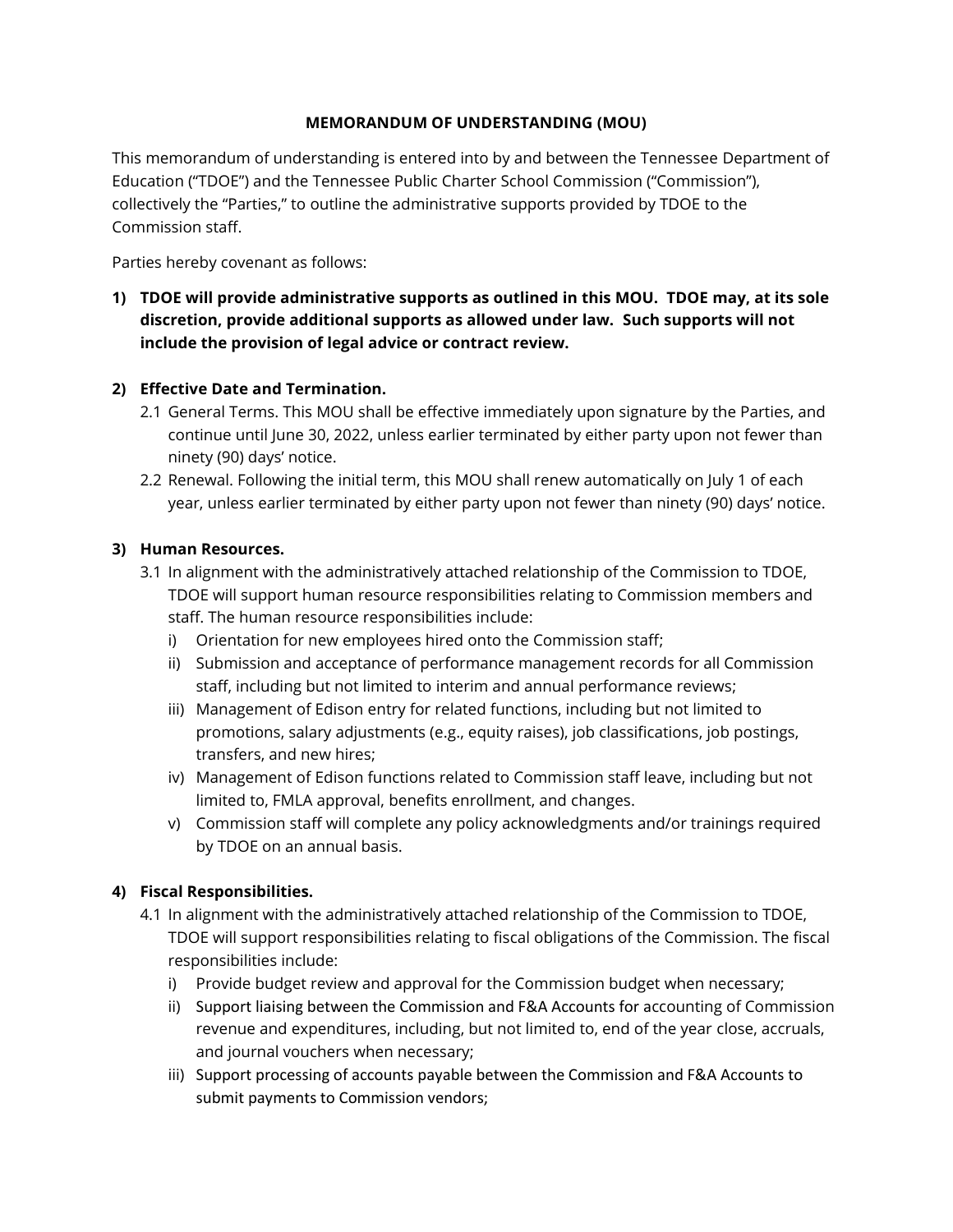iv) Serve as secondary fiscal approvers on Commission procurement submissions and provide technical assistance if applicable.

## **5) Agreement.**

5.1 The Parties intend this MOU to represent a final and complete expression of their agreement, which shall be considered the Agreement. All prior representations, understandings and discussions are merged herein, and no course of prior dealings between the Parties shall supplement or explain any terms used in this document. The Parties recognize that amendments to this Agreement may be executed from time to time hereafter.

# **6) Severability.**

6.1 The provisions of this MOU are severable. Any term or condition deemed illegal or invalid shall not affect any other term or condition, and the remainder of the MOU shall remain in effect unless otherwise terminated by one or both of the Parties.

# **7) Authority.**

- 7.1 The individual officers, agents and employees of the Parties hereto who execute this MOU do hereby individually represent and warrant that they have full power and lawful authority to execute this MOU.
- 7.2 Nothing in this MOU shall convey the duties and powers of the Executive Director granted under T.C.A. § 49-13-105(k)(1), to TDOE.

## **8) Nondiscrimination.**

8.1 The Parties agree, warrant, and assure that no person shall be excluded from participation in, be denied benefits of, or be otherwise subjected to discrimination in the performance of this MOU on the grounds of handicap or disability, age, race, creed, color, religion, sex, national origin, or any other classification protected by federal or state law.

## **9) Amendment.**

9.1 This MOU may be modified or amended by advance written agreement between the Parties.

## **10) Governing Law.**

10.1 This MOU shall be governed by and construed in accordance with the laws of the State of Tennessee, without regard to its conflict or choice of law rules.

## **11) State and Federal Compliance.**

11.1 The Parties shall comply with all State and federal laws and regulations applicable in the performance of this MOU.

## **12) Change of Law.**

12.1 If, due to any change in applicable law, regulation, or interpretation thereof by any court of law or other governing body having jurisdiction subsequent to the date of this MOU,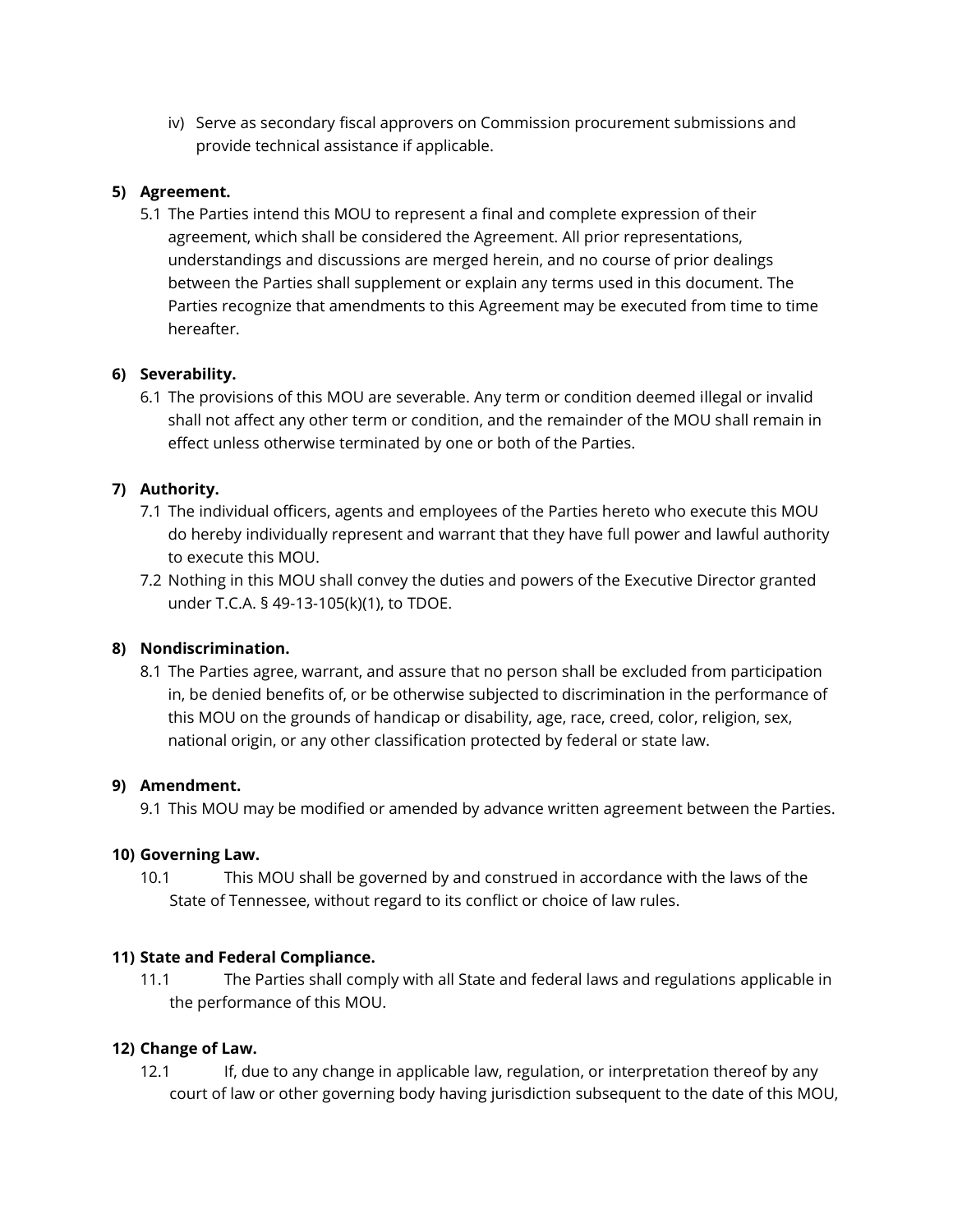performance of any provision of this MOU or any transaction contemplated hereby shall become impracticable or impossible, the Parties hereto shall use their best efforts to find and employ an alternative means to achieve the same or substantially the same result as that contemplated by such provision.

#### **13) Notice.**

13.1 Any notice required or permitted under this MOU shall be in writing, sent via electronic or other means, and shall be effective immediately upon personal delivery, subject to verification of service or acknowledgment of receipt, or three (3) days after mailing when sent by certified mail, postage prepaid.

Notice to the Commission shall be made to:

Tess Stovall

Executive Director

Tennessee Public Charter School Commission

5<sup>th</sup> Floor Davy Crockett Tower

500 James Robertson Parkway

Nashville, TN 37243

[Tess.Stovall@tn.gov](mailto:Tess.Stovall@tn.gov)

*Copy to:*

Ashley N. Thomas, esq.

General Counsel

Tennessee Public Charter School Commission

5<sup>th</sup> Floor Davy Crockett Tower

500 James Robertson Parkway

Nashville, TN 37243

[Ashley.Thomas2@tn.gov](mailto:Ashley.Thomas2@tn.gov)

Notice to TDOE shall be made to: Dr. Penny Schwinn

Commissioner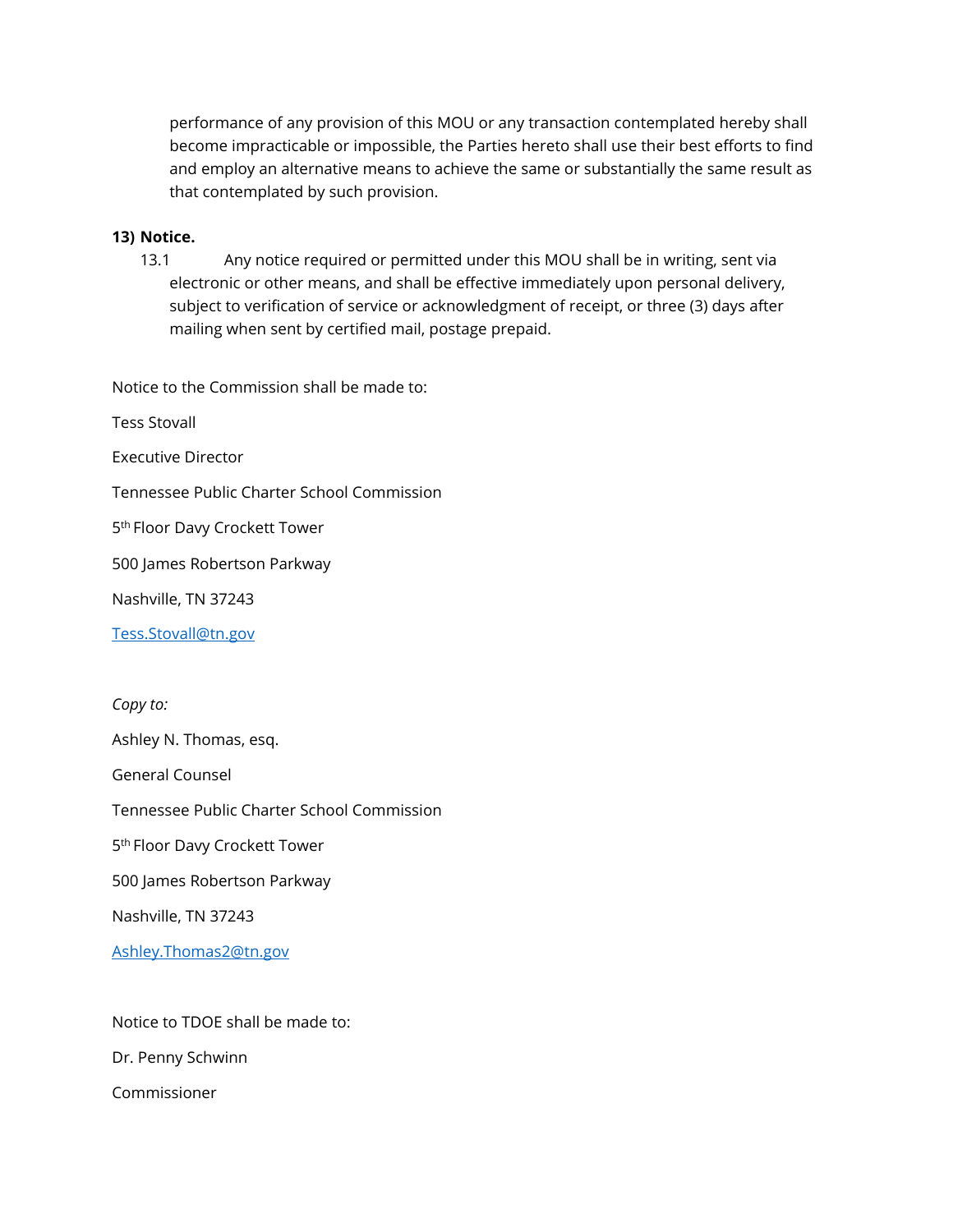Tennessee Department of Education 9<sup>th</sup> Floor Andrew Johnson Tower 710 James Robertson Pkwy. Nashville, TN 37243 [Penny.Schwinn@tn.gov](mailto:Penny.Schwinn@tn.gov)

*Copy to:* Sam Pearcy Deputy Commissioner Tennessee Department of Education 9<sup>th</sup> Floor Andrew Johnson Tower 710 James Robertson Pkwy. Nashville, TN 37243 [Sam.Pearcy@tn.gov](mailto:Christy.Ballard@tn.gov)

IN WITNESS WHEREOF, THE PARTIES HAVE ENTERED INTO THIS MOU ON THE DAY AND YEAR PROVIDED BELOW:

TENNESSEE PUBLIC CHARTER SCHOOL COMMISSION

By:

Name/Title: Tess Stovall, Executive Director

Date:

DEPARTMENT OF EDUCATION

By: